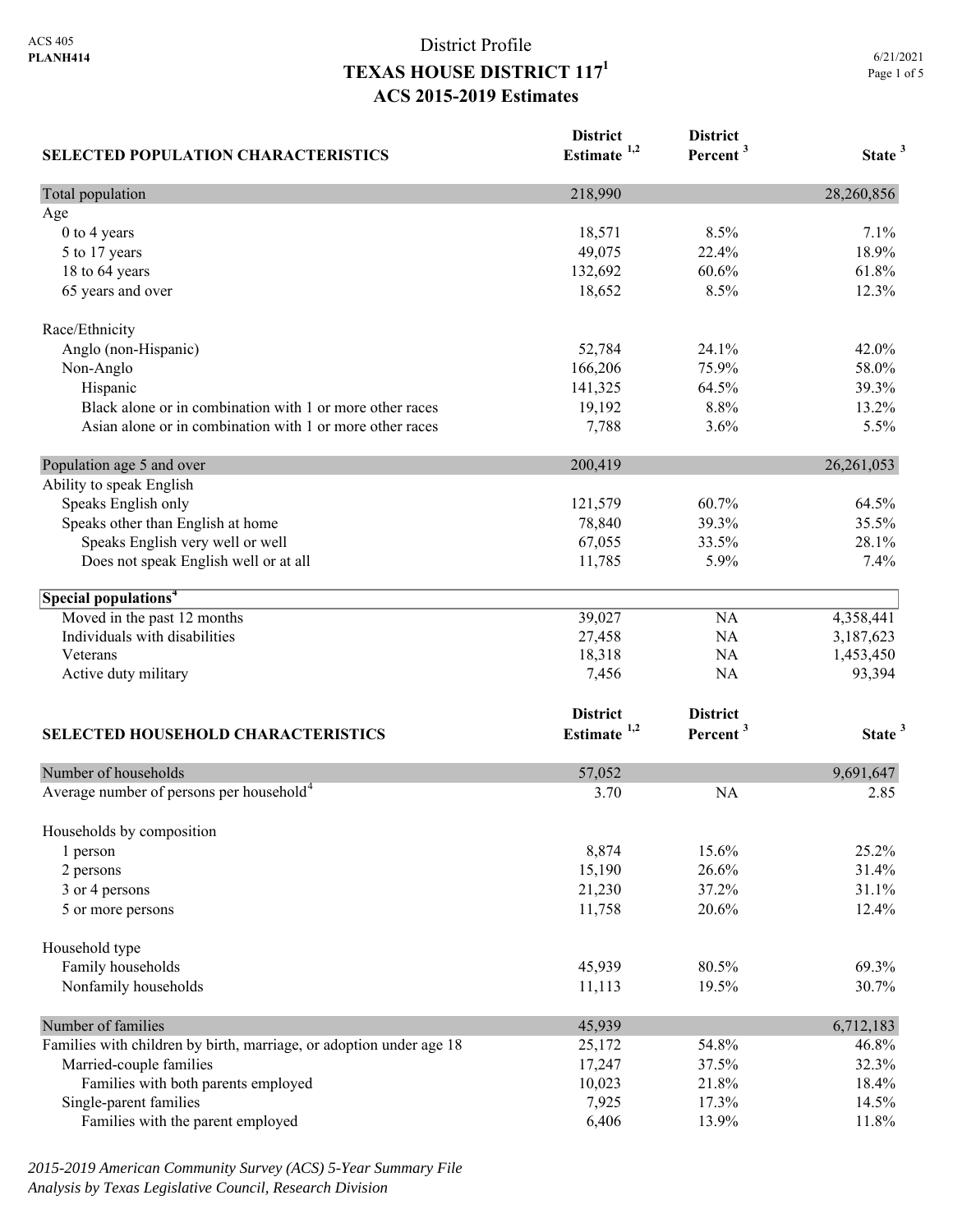| 6/21/2021   |  |
|-------------|--|
| Page 2 of 5 |  |

| <b>SELECTED EDUCATION CHARACTERISTICS</b>                                | <b>District</b><br>Estimate <sup>1,2</sup> | <b>District</b><br>Percent <sup>3</sup> | State <sup>3</sup> |
|--------------------------------------------------------------------------|--------------------------------------------|-----------------------------------------|--------------------|
| Population age 3 and over enrolled in school                             | 69,855                                     |                                         | 7,681,758          |
| School status                                                            |                                            |                                         |                    |
| In preschool (public and private)                                        | 4,060                                      | 5.8%                                    | $6.0\%$            |
| In kindergarten, elementary, middle, or high school (public and private) | 49,626                                     | 71.0%                                   | 69.8%              |
| In preschool through 12th grade (public only)                            | 49,805                                     | 71.3%                                   | 68.8%              |
| In college, graduate, or professional school                             | 16,169                                     | 23.1%                                   | 24.3%              |
| Population age 25 and over                                               | 125,687                                    |                                         | 18, 131, 554       |
| <b>Educational attainment</b>                                            |                                            |                                         |                    |
| Bachelor's degree or higher                                              | 33,421                                     | 26.6%                                   | 29.9%              |
| Less than high school graduate                                           | 20,233                                     | 16.1%                                   | 16.3%              |
|                                                                          | <b>District</b><br>Estimate $1,2$          | <b>District</b><br>Percent <sup>3</sup> | State <sup>3</sup> |
| <b>SELECTED LABOR CHARACTERISTICS</b>                                    |                                            |                                         |                    |
| Civilian employed population age 16 and over                             | 93,234                                     |                                         | 13,253,631         |
| Civilian employment sector                                               |                                            |                                         |                    |
| Private sector                                                           | 73,093                                     | 78.4%                                   | 80.1%              |
| Government sector                                                        | 15,542                                     | 16.7%                                   | 13.0%              |
| Self-employed                                                            | 4,503                                      | 4.8%                                    | 6.7%               |
| Industry for civilian employed population                                |                                            |                                         |                    |
| Agriculture, forestry, fishing, hunting, and mining                      | 1,449                                      | 1.6%                                    | $3.0\%$            |
| Construction                                                             | 8,147                                      | 8.7%                                    | 8.6%               |
| Manufacturing                                                            | 5,531                                      | 5.9%                                    | 8.5%               |
| Wholesale trade                                                          | 1,559                                      | 1.7%                                    | 2.9%               |
| Retail trade                                                             | 10,790                                     | 11.6%                                   | 11.4%              |
| Transportation and warehousing and utilities                             | 4,376                                      | 4.7%                                    | 5.9%               |
| Information                                                              | 1,745                                      | 1.9%                                    | 1.7%               |
| Finance and insurance, and real estate and rental and leasing            | 8,203                                      | 8.8%                                    | 6.7%               |
| Professional, scientific, management, administrative, and waste mgmt.    | 9,197                                      | 9.9%                                    | 11.5%              |
| Educational services and health care and social assistance               | 21,754                                     | 23.3%                                   | 21.6%              |
| Arts, entertainment, recreation, accommodation, and food services        | 10,391                                     | 11.1%                                   | 9.2%               |
| Other services, except public administration                             | 4,154                                      | 4.5%                                    | 5.2%               |
| Public administration                                                    | 5,938                                      | 6.4%                                    | 4.0%               |
| Population age 16 to 64                                                  | 139,333                                    |                                         | 18,273,711         |
| Worked at all in the past 12 months                                      | 106,135                                    | 76.2%                                   | 75.4%              |
| Worked 50-52 weeks                                                       | 81,314                                     | 58.4%                                   | 59.0%              |
| Usually worked 35 or more hours per week                                 | 72,004                                     | 51.7%                                   | 52.2%              |
| Usually worked less than 35 hours per week                               | 9,310                                      | 6.7%                                    | 6.8%               |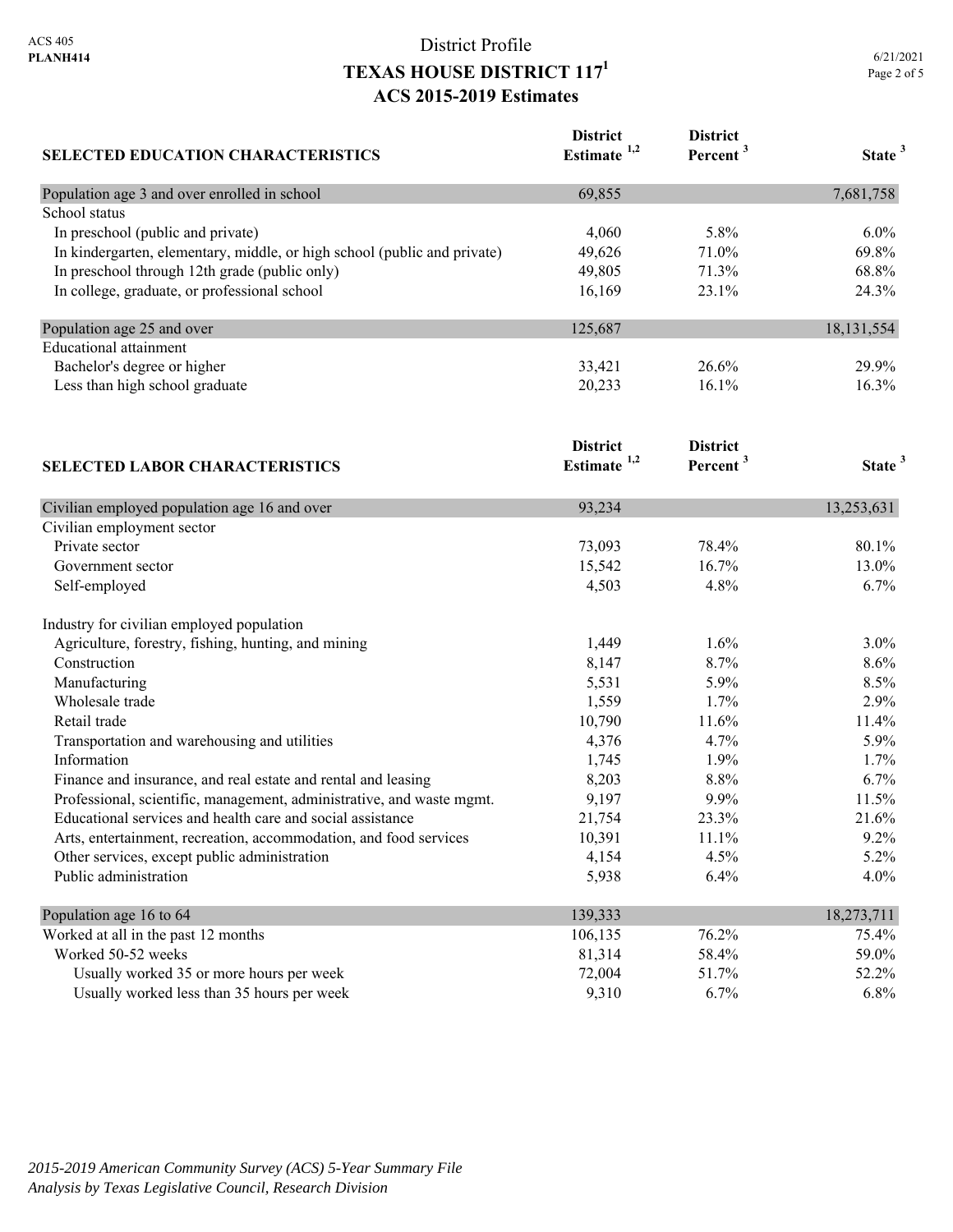|                                                                 | <b>District</b><br>Estimate <sup>1,2</sup> | <b>District</b><br>Percent <sup>3</sup> | State <sup>3</sup> |
|-----------------------------------------------------------------|--------------------------------------------|-----------------------------------------|--------------------|
| <b>SELECTED LABOR CHARACTERISTICS (continued)</b>               |                                            |                                         |                    |
| Workers age 16 and over                                         | 98,517                                     |                                         | 13,115,511         |
| Means of transportation to work                                 |                                            |                                         |                    |
| Public transportation                                           | 1,366                                      | 1.4%                                    | 1.4%               |
| Private vehicle                                                 | 86,222                                     | 87.5%                                   | 90.5%              |
| Walk / bicycle / motorcycle                                     | 3,668                                      | 3.7%                                    | 1.9%               |
| Taxi / other means                                              | 1,118                                      | 1.1%                                    | 1.2%               |
| Worked at home                                                  | 6,143                                      | 6.2%                                    | 5.0%               |
| Travel time to work <sup>5</sup>                                |                                            |                                         |                    |
| Less than 15 minutes                                            | 15,106                                     | 15.3%                                   | 23.6%              |
| 15 minutes to 29 minutes                                        | 31,845                                     | 32.3%                                   | 34.2%              |
| 30 minutes to 44 minutes                                        | 27,425                                     | 27.8%                                   | 20.8%              |
| 45 minutes to 59 minutes                                        | 10,664                                     | 10.8%                                   | 8.3%               |
| 60 minutes or more                                              | 7,334                                      | 7.4%                                    | 8.1%               |
|                                                                 | <b>District</b>                            | <b>District</b>                         |                    |
| <b>SELECTED INCOME CHARACTERISTICS</b>                          | Estimate $1,2$                             | Percent <sup>3</sup>                    | State <sup>3</sup> |
| Persons in poverty <sup>6</sup>                                 | 26,804                                     | 12.7%                                   | 14.7%              |
| Per capita income <sup>4</sup>                                  | \$25,661                                   | <b>NA</b>                               | \$31,277           |
| Number of households                                            | 57,052                                     |                                         | 9,691,647          |
| Annual household income                                         |                                            |                                         |                    |
| Less than \$10,000                                              | 2,250                                      | 3.9%                                    | 6.1%               |
| \$10,000 to \$24,999                                            | 6,037                                      | 10.6%                                   | 12.9%              |
| \$25,000 to \$49,999                                            | 11,294                                     | 19.8%                                   | 21.8%              |
| \$50,000 to \$99,999                                            | 19,717                                     | 34.6%                                   | 30.1%              |
| \$100,000 to \$199,999                                          | 14,539                                     | 25.5%                                   | 21.7%              |
| \$200,000 and over                                              | 3,215                                      | 5.6%                                    | 7.4%               |
| Households with social security income                          | 12,988                                     | 22.8%                                   | 25.6%              |
| Households with supplemental security income (SSI)              | 3,409                                      | 6.0%                                    | 4.7%               |
| Households with public assistance income                        | 875                                        | 1.5%                                    | 1.4%               |
| Households that received food stamps/SNAP in the past 12 months | 7,974                                      | 14.0%                                   | 11.8%              |
| Number of families living in poverty                            | 4,781                                      |                                         | 759,269            |
| With related children under age 18                              | 4,007                                      | 83.8%                                   | 77.1%              |
| Married couple families                                         | 1,156                                      | 24.2%                                   | 26.2%              |
| Single-parent families                                          | 2,851                                      | 59.6%                                   | 50.9%              |
| Female head of household                                        | 2,522                                      | 52.8%                                   | 44.4%              |
| Male head of household                                          | 329                                        | 6.9%                                    | 6.4%               |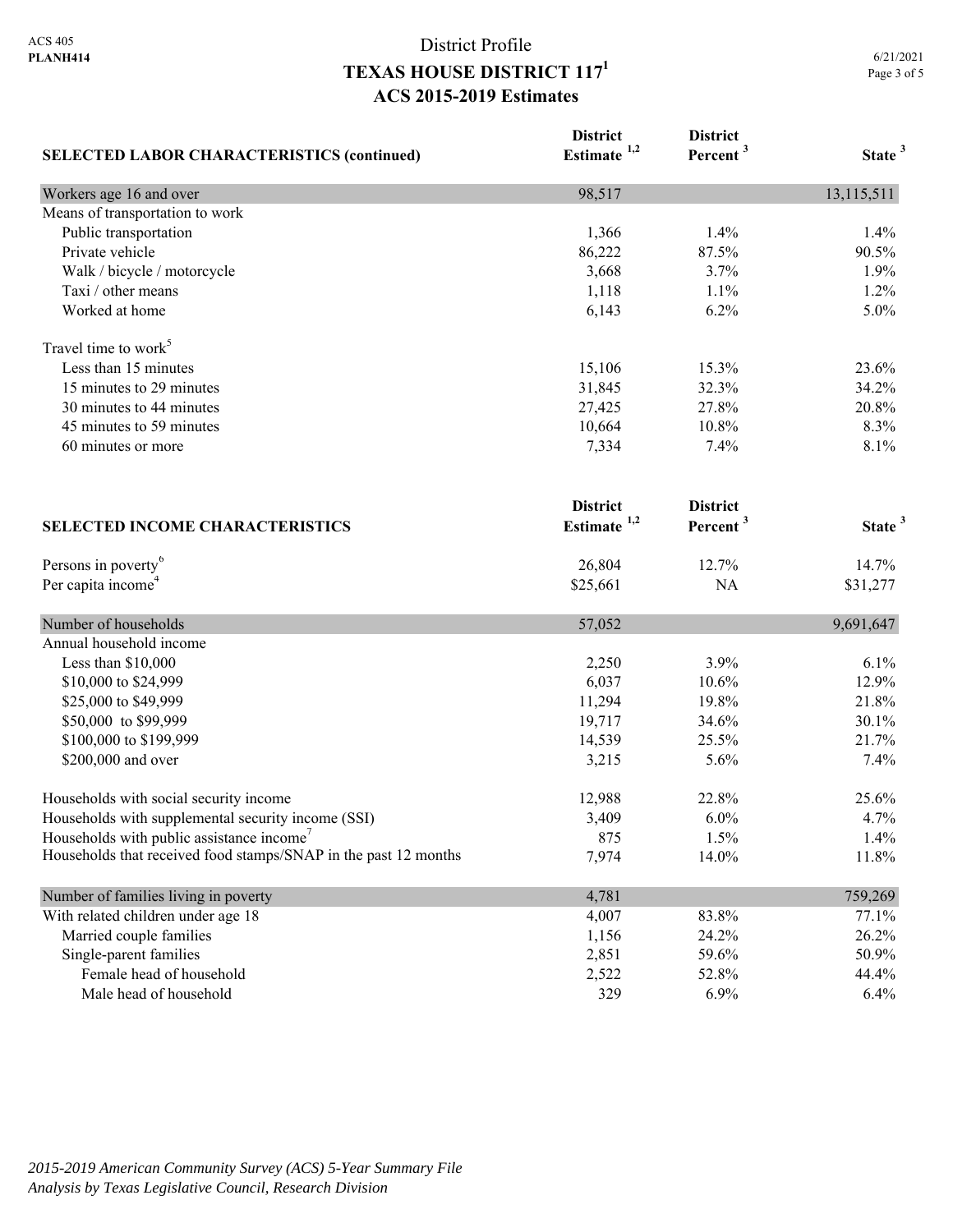6/21/2021 Page 4 of 5

| <b>SELECTED HOUSING CHARACTERISTICS</b>                                             | <b>District</b><br>Estimate $1,2$ | <b>District</b><br>Percent <sup>3</sup> | State <sup>3</sup> |
|-------------------------------------------------------------------------------------|-----------------------------------|-----------------------------------------|--------------------|
| Number of housing units                                                             | 61,444                            |                                         | 10,937,026         |
| Age of housing                                                                      |                                   |                                         |                    |
| Built in 2010 or later                                                              | 16,010                            | 26.1%                                   | 10.4%              |
| Built between 2000 and 2009                                                         | 18,997                            | 30.9%                                   | 19.3%              |
| Built between 1990 and 1999                                                         | 5,093                             | 8.3%                                    | 15.2%              |
| Built between 1970 and 1989                                                         | 10,460                            | 17.0%                                   | 31.4%              |
| Built before 1970                                                                   | 10,884                            | 17.7%                                   | 23.7%              |
| Occupancy status                                                                    |                                   |                                         |                    |
| Owner-occupied                                                                      | 40,723                            | 66.3%                                   | 54.9%              |
| Renter-occupied                                                                     | 16,329                            | 26.6%                                   | 33.7%              |
| Vacant                                                                              | 4,392                             | 7.1%                                    | 11.4%              |
| Median gross rent (contract rent plus estimated utility and fuel cost) <sup>4</sup> | \$1,057                           | NA                                      | \$1,045            |
| Median value of owner-occupied housing units <sup>4</sup>                           | \$185,300                         | <b>NA</b>                               | \$172,500          |
| Number of owner-occupied housing units                                              | 40,723                            |                                         | 6,004,802          |
| Value of owner-occupied housing                                                     |                                   |                                         |                    |
| Less than \$50,000                                                                  | 2,542                             | 6.2%                                    | 8.9%               |
| \$50,000 to \$99,999                                                                | 7,976                             | 19.6%                                   | 16.5%              |
| \$100,000 to \$199,999                                                              | 12,044                            | 29.6%                                   | 32.2%              |
| \$200,000 to \$499,999                                                              | 16,920                            | 41.5%                                   | 34.8%              |
| \$500,000 and above                                                                 | 1,241                             | 3.0%                                    | 7.6%               |
| Selected monthly owner costs as a percentage of household income <sup>8</sup>       |                                   |                                         |                    |
| 35 percent or more                                                                  | 6,142                             | 15.1%                                   | 15.3%              |
| 20 to 34.9 percent                                                                  | 11,468                            | 28.2%                                   | 24.9%              |
| Less than 20 percent                                                                | 22,906                            | 56.2%                                   | 59.0%              |
| Vehicles available in owner-occupied housing units                                  |                                   |                                         |                    |
| No vehicle                                                                          | 846                               | 2.1%                                    | 2.1%               |
| One or more vehicles                                                                | 39,877                            | 97.9%                                   | 97.9%              |
| Number of renter-occupied housing units                                             | 16,329                            |                                         | 3,686,845          |
| Gross rent <sup>9</sup>                                                             |                                   |                                         |                    |
| Less than \$500                                                                     | 921                               | 5.6%                                    | 6.2%               |
| \$500 to \$749                                                                      | 2,224                             | 13.6%                                   | 13.4%              |
| \$750 to \$999                                                                      | 3,914                             | 24.0%                                   | 24.2%              |
| \$1,000 to \$1,249                                                                  | 2,931                             | 17.9%                                   | 20.7%              |
| \$1,250 and above                                                                   | 5,470                             | 33.5%                                   | 30.5%              |
| Gross rent as a percentage of household income <sup>8</sup>                         |                                   |                                         |                    |
| 35 percent or more                                                                  | 5,621                             | 34.4%                                   | 35.9%              |
| 20 to 34.9 percent                                                                  | 5,720                             | 35.0%                                   | 32.1%              |
| Less than 20 percent                                                                | 3,902                             | 23.9%                                   | 24.9%              |
| Vehicles available in renter-occupied housing units                                 |                                   |                                         |                    |
| No vehicle                                                                          | 1,307                             | 8.0%                                    | 10.5%              |
| One or more vehicles                                                                | 15,022                            | 92.0%                                   | 89.5%              |